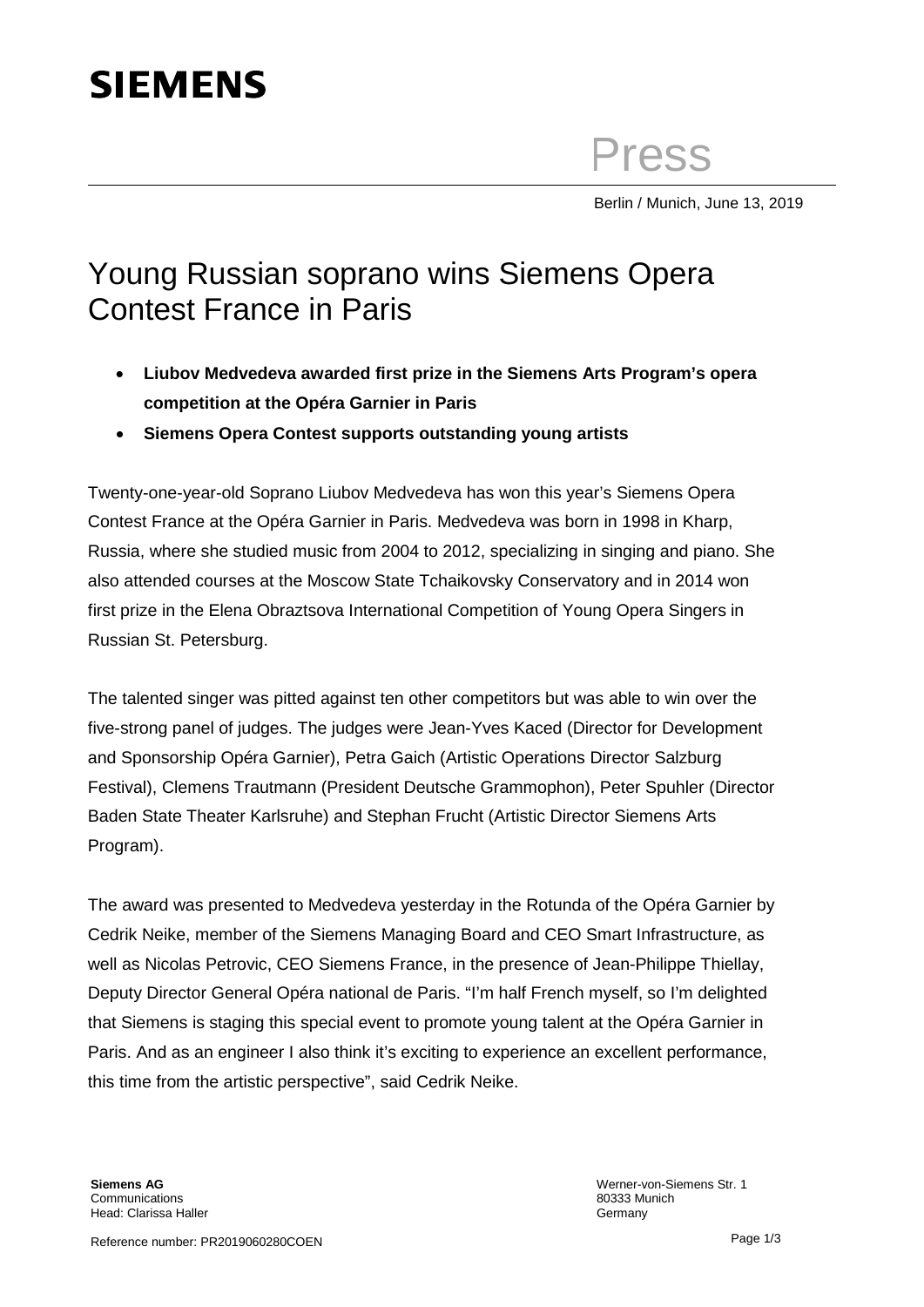The Siemens Opera Contest is a professional singing competition for the best emerging talent. The contest started in France in 2017 and is being held for the third consecutive time this year. "As an industrial enterprise, Siemens endeavors to make its contribution to society and is committed to young talent in the world of art, in order to promote creativity in all fields", explained Nicolas Petrovic, CEO Siemens France. In 2018, the competition celebrated its 20th anniversary in Turkey, where it all began. The series of events is therefore an important building block when it comes to promoting young talent and represents Siemens' long-term commitment to culture across national frontiers. The contest also involves an exchange with artists and shines a light on innovative and future-oriented aspects of artistic creativity, which are equally important in art and in the economy.

The Siemens Arts Program focuses on music, visual arts and cultural education. It sees itself as a creative platform for the company's arts and culture projects. One of the Program's main aims is to nurture excellent emerging talent worldwide. This is done through our own emerging talent competitions and by forging links between young artists and established international cultural institutions (Bavarian State Opera, Carnegie Hall New York, Opéra national de Paris, Salzburg Festival, and the ARD International Music Competition).

This press release and press photos are available at [www.siemens.com/press/PR2019060280COEN](http://www.siemens.com/press/PR2019060280COEN)

**Contact for journalists:**  Konstanze Somborn Phone: +49 89 636 -36641 E-mail: [konstanze.somborn@siemens.com](mailto:konstanze.somborn@siemens.com)

**Siemens Arts Program:**  Andrea Clarén Phone: +49 30 386 -20278 E-mail: [andrea.goetze\\_claren@siemens.com](mailto:andrea.goetze_claren@siemens.com)

| Follow us on $-$ Twitter: |  | www.twitter.com/Siemens Arts                |
|---------------------------|--|---------------------------------------------|
|                           |  | - Instagram: www.instagram.com/Siemens_Arts |
| Further information:      |  | www.siemens.com/siemensartsprogram          |